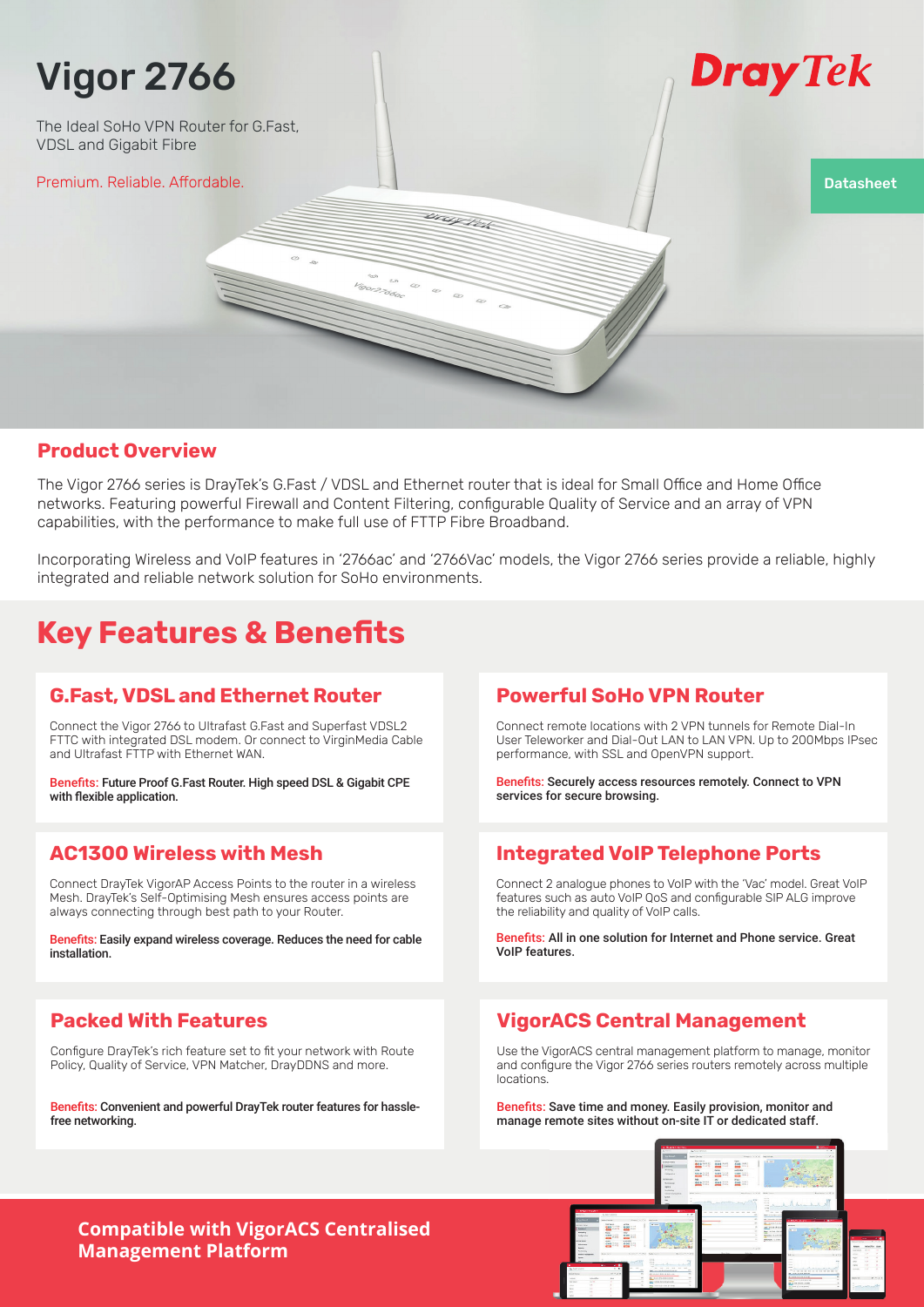# **Dray Tek**

# **Key Specification**

- G.Fast (Ultrafast Fibre), VDSL2 (Superfast Fibre), ADSL and Ethernet Router with Failover
- Up to 950Mbps Firewall Throughput for Ethernet WAN
- 4 Gigabit LAN Ports
- AC1300 11ac 'Wave 2' Dual Band Wireless ('ac' models)
- 2 PSTN Telephone (FXS) VoIP SIP ATA ports ('Vac' model)
- 4 LAN Subnets with VLANs (Port-based / 802.1q)
- SPI Firewall and Content Filtering
- Up to 200Mbps IPsec VPN Throughput
- 2 Dial-Out LAN-to-LAN or Remote Teleworker VPN Tunnels
- DrayTek SSL VPN and OpenVPN support
- Optional VigorCare Available
- Compatible with VigorACS central management platform

# **Technical Specification (UK Hardware Spec.)**

#### Physical Interfaces

- WAN1: G.Fast / VDSL2 / VDSL2 35b / ADSL2+, RJ-11
- WAN2/LAN Switchable Port: 1x Gigabit Ethernet (1G/100M/10M), RJ-45
- WAN3: USB 2.0 Port for 3G/4G Modem (not included)
- LAN Ports: 4x Gigabit Ethernet (1G/100M/10M), RJ-45 (3x with WAN2 enabled)
- 2x PSTN RJ-11 Telephone Ports ('Vac' model)
- 2x USB 2.0 Port for USB storage, thermometer or Printer
- 2x Removable Wireless antennas (wireless models)
- Wireless On / Off / WPS button
- Recessed Factory Reset button

#### Performance

- Router Performance:
	- 1.3Gb/s Max Sync Rate with G.Fast (dependant on ISP & Exchange equipment)
	- 100 Mb/s Max Sync Rate with VDSL2
	- 300 Mb/s Max Sync Rate with VDSL2 35b
	- 950 Mb/s NAT Throughput for Ethernet WAN with Hardware Acceleration
	- 700 Mb/s NAT Throughput per WAN without Hardware Acceleration
- 50,000 NAT Sessions
- VPN Performance:
	- 200 Mb/s IPsec (AES256) VPN Throughput
	- 80 Mb/s SSL VPN Throughput
	- Max. 2 Concurrent VPN Tunnels

#### Internet Connection

- Hardware Acceleration
- Failover / Backup WAN
- 802.1p/q Multi-VLAN Tagging
- Multi-VLAN/PVC
- Connection Detection: PPP, ARP Detect, Ping Detect
- WAN Data Budget
- Dynamic DNS
- DrayDDNS with automated LetsEncrypt Certificates
- Full Feature-set Hardware Acceleration:
- Hardware Accelerated Quality of Service
- Multi-WAN Data Budget
- Traffic Graph & Data Flow Monitor
- Bandwidth Limit
- IPv4 Connection Types: PPPoE / PPPoA, MPoA, DHCP, Static IP, PPTP/L2TP (Ethernet WAN)
- IPv6 Connection Types:
	- DSL & Ethernet: PPP, DHCPv6, Static IPv6, TSPC, AICCU, 6rd, 6in4 Static Tunnel
	- USB 4G/LTE Modem: TSPC, AICCU

#### G.Fast, VDSL & ADSL Features

- BT Infinity Option 1 & Option 2 Compatible
- Compliant with Openreach SIN 527 & SIN 498
- Auto Detection of G.Fast, VDSL and ADSL line modes
- Support for G.INP & Vectoring

#### G.Fast Standards:

- ITU-T G.9700, G.9701 G.Fast
- Profile: 212MHz & 106MHz

#### VDSL Standards:

- ITU-T G.993.1 VDSL
- ITU-T G.993.2, G.997.1 VDSL2
- Band Plan: G.998, G.997
- Annex A, Annex B, Annex C
- VDSL2 Profi le: 8a, 8b, 8c, 8d, 12a, 12b, 17a, 35b
- OLR, UPBO, DPBO Supported
- US0 Supported
- Loop Diagnostic Mode
- DSL Forum WT-114

#### ADSL Standards:

- ANSI T1.413 Issue2
- ITU-T G.992.1 G.dmt (ADSL)
- ITU-T G.992.2 G.lite
- ITU-T G.992.3 ADSL2
- ITU-T G.992.5 ADSL2+

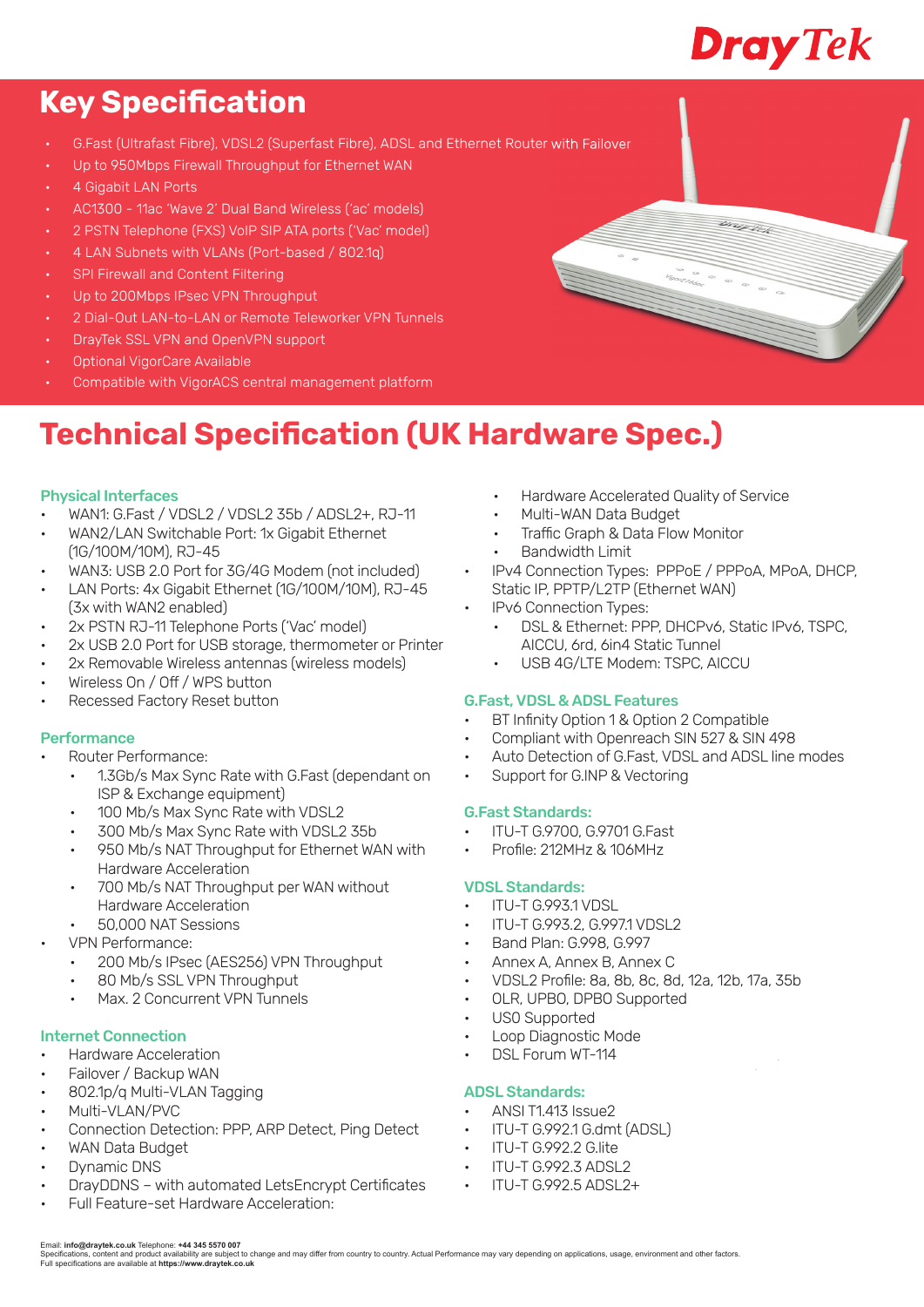

# **Technical Specification (UK Hardware Spec.)**

#### ATM Protocols:

- RFC-2684/RFC-1483 Multiple Protocol over AAL5
- RFC-2516 PPP over Ethernet
- RFC-2364 PPP over AAL5
- Support for RFC4638 for MTU up to 1500

#### Wireless Features ('ac' models)

- AC1300 11ac 'Wave 2' Dual Band Wireless ('ac' models):
	- 802.11ac 2x2 wireless access point
	- 2.4GHz: 2x2 MIMO with 2 dBi Antenna Gain
	- 5GHz: 2x2 MU-MIMO with 4 dBI Antenna Gain
	- Backwards Compatible with 802.11a/b/g/n wireless
	- Dual-band (2.4/5Ghz) simultaneous wireless
	- Up to 866Mbps PHY rate at 80MHz with 5GHz
	- Up to 400Mbps PHY rate at 40MHz with 2.4GHz (256-QAM)
	- Channel Bandwidth: 20/40MHz for 2.4GHz, 20/40/80MHz for 5GHz
	- MU-MIMO
- Tx Beamforming
- Mesh Root support with VigorAP Mesh Nodes **New!**
- Up to 4 SSIDs per radio band
- Extended 5Ghz Band Channels 36-48, 52-64, 100-140
- Wireless Optimisation: Airtime Fairness, AP-Assisted Mobility, Band Steering
- Bandwidth Management (Per Station / Per SSID)
- WMM (Wireless MultiMedia)
- WPS WiFi Protected Setup
- Station Control Time limited wireless connectivity per Station (e.g. 1 hour)
- EAPOL Key Retry Disable EAPOL Key Retry to protect unpatched WLAN clients from KRACK
	- Wireless Security:
		- WPA2
		- WPA3 **New!**
		- Pre-Shared Key authentication
		- WEP/WPA for Legacy Clients
		- Access Control Blacklist / Whitelist client MAC addresses per SSID

#### Firewall & Content Filtering

- IP-based Firewall Policy
- DoS Attack Defence
- Spoofing Defence
- Content Filtering:
- Application Content Filter
- URL Content Filter
- DNS Keyword Filter
- Web Features
- Web Category Filter (requires GlobalView subscriptio

#### NAT Features

- NAT Port Redirection
- Open Ports
- Port Triggering
- DMZ Host
- UPnP
- ALG (Application Layer Gateway): SIP (configurable), RTSP (configurable), FTP, H.323
- VPN Pass-Through: PPTP, L2TP, IPsec

#### LAN Management

- 802.1q Tag-based, Port-based VLAN
- Up to 4 LAN Subnets **New!**
- Up to 8 VLANs
- DHCP Server:
- Multiple IP Subnet
- Custom DHCP Options
- Bind-IP-to-MAC
- DHCP Pool Count up to 253 addresses per subnet
- Wired 802.1x Port Authentication
- Port Mirroring
- Local DNS Server
- Conditional DNS Forwarding

#### Networking Features

- Policy-based Routing: Protocol, IP Address, Port, Domain/Hostname, Country
- DNS Security (DNSSEC)
- Local RADIUS server
- SMB File Sharing (Requires external USB storage)
- Multicast: IGMP Proxy, IGMP Snooping & Fast Leave, **Bonjour**
- Compatible with IPTV and ISP Video on Demand services (YouView, Sky Q)
- Routing Features: IPv4 & IPv6 Static Routing, Inter-VLAN Routing

#### VPN Features

- 2 Concurrent active VPN Tunnels
- LAN-to-LAN Dial-Out VPN Client
- Teleworker-to-LAN Dial-In VPN Server
- User Authentication: Local, mOTP
- IKE Authentication: Pre-Shared Key and Digital Signature (X.509)
- Encryption: MPPE, DES, 3DES, AES (128/192/256)
- Authentication: SHA-256, SHA-1
- Dead Peer Detection (DPD)
- IPsec NAT-Traversal (NAT-T)
- Virtual IP Mapping Resolve VPN IP subnet/range conflicts
- DHCP over IPsec
- DrayTek VPN Matcher Connect to a VPN router that's behind NAT/CG-NAT - **New!**
- VPN Protocols:
- IPsec IKEv1, IKEv2, IKEv2 EAP
- IPsec-XAuth
- DrayTek SSL VPN
- OpenVPN
- PPTP for legacy applications
- L2TP, L2TP over IPsec

#### Bandwidth Management

Email: i**nfo@draytek.co.uk** Telephone: **+44 345 5570 007**<br>Specifications, content and product availability are subject to change and may differ from country to country. Actual Performance may vary depending on application